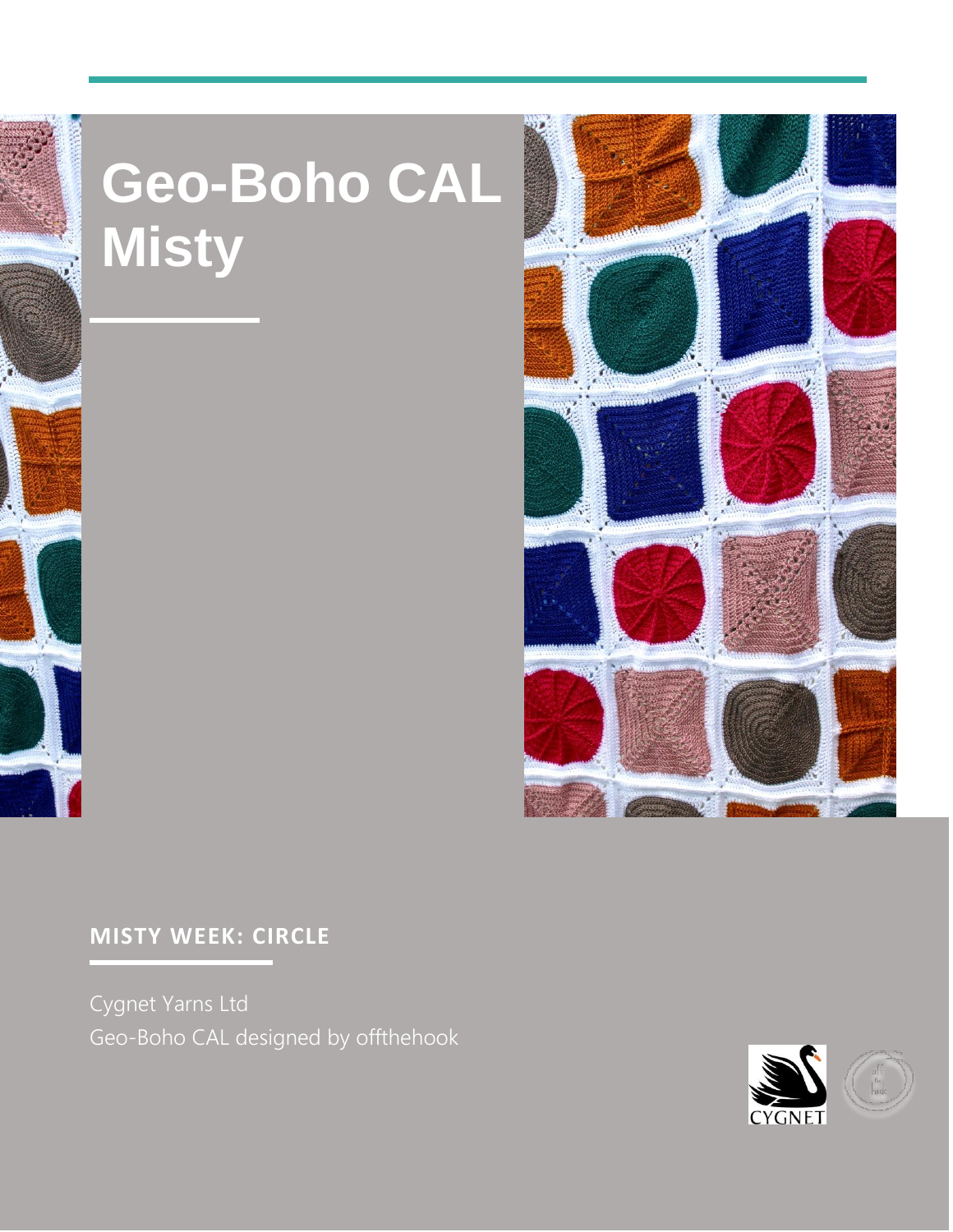| <b>Materials</b>                                     |                       |
|------------------------------------------------------|-----------------------|
| Boho Spirit Solids (100% Premium Acrylic 100g/ 240m) |                       |
| $\sqrt{2}$ x 100g balls of                           |                       |
| Yarn A (Indigo 6505)                                 | Yarn D (Amber 6909)   |
| Yarn B (Misty 6707)                                  | Yarn E (Azalea 6606)  |
| Yarn C (Peacock 6404)                                | Yarn F (Quartz 6202)  |
| 6 x 100q balls Yarn G (Pure 6208)                    |                       |
| <b>Scissors</b>                                      | Tapestry needle       |
| A 4mm (US G/6) hook                                  | A 4.5mm (US H/7) hook |

Tension Each square measures 21cm (8.25in) when blocked. Finished Blanket Measures 200 x 130cm Abbreviations ( UK terms) Ch (s) Chain / chain stitches Ss Slip Stitch ML Magic Loop Tr Treble crochet Rep repeat beg beginning DC Double Crochet Dtr Double Treble Crochet Htr Half Treble Crochet st stitch(es)

Misty – Circle (Make 8) With a 4.5mm hook and Yarn B make a magic loop. Pattern Round 1 Ch3 (counts as tr throughout), 11tr in the ring, ss to the top of the ch3. [12tr] Round 2 Ch3, tr in st at base of ch-3. (2tr in next st) 11 times [24tr] Round 3 Ch3, tr in st at base of ch-3, tr in next st. (2 tr in next st, tr in next st) 11 times [36tr] Round 4 Ch3, tr in st at base of ch-3, tr in next 2 sts.